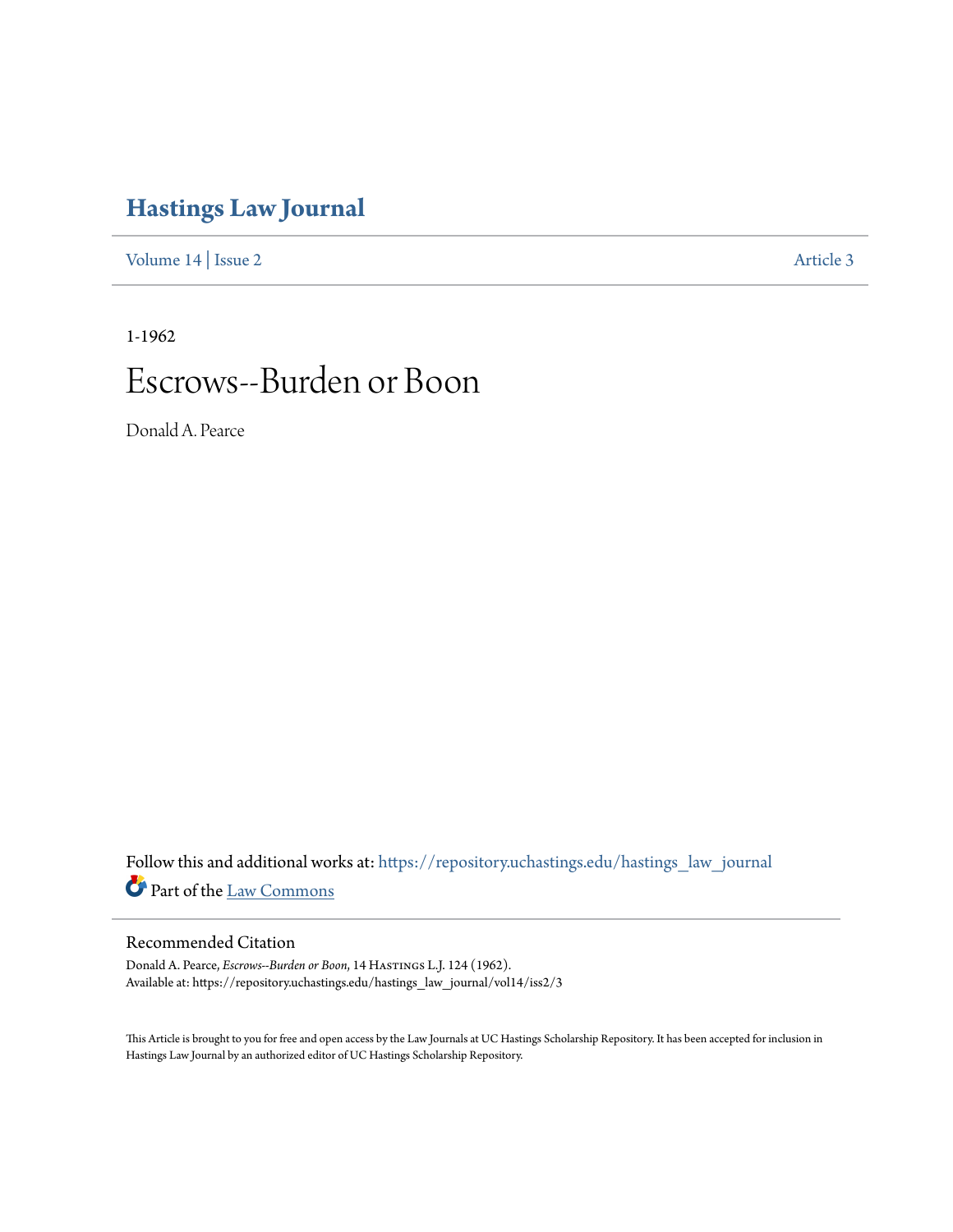# Escrows-Burden or Boon?

*By* **DONALD A.** PEARCE\*

PROBABLY no feature of securities regulation is so often criticized, condemned, unfairly treated by attorneys, unsatisfactorily interpreted to clients, insufficiently analyzed by counsel or neglected in discussions by attorneys with the staff of the Division of Corporations as is the provision concerning stock escrows.'

# *What Is a Stock Escrow?*

Essentially the escrow is a conditional restriction upon the owner of escrowed stock providing that he shall not sell or pledge the escrowed stock unless and until an application has been filed with the Commissioner of Corporations requesting an order approving the transfer or pledge in escrow and such order is issued.

The concept of the term "escrow" in the minds of most laymen is the typical real estate escrow where the escrow is looked upon as a frozen state of affairs wherein the proposed seller of real estate places a deed in escrow for a period of time and the proposed buyer puts his certified cashier's check in escrow until certain conditions are, or are not, met, viz.: issuance of title insurance, clearance of liens, clarification of rights of way, etc. Therefore, the parties to the escrow remain in a state of limbo, so to speak, until the escrow terms are satisfied, or until the termination of the escrow period. If the terms of the escrow are not satisfied the proposed deal is dissolved.

An escrow of stock, on the other hand, is quite different. In the first place, it is not set up with a fixed termination date, but rests upon the discretion of the Commissioner as to when, and upon what circumstances, the escrow will be terminated. The reasons for the escrow must have been cleared before it is proper to terminate it and there must not exist any new reasons for continuing it.

The effect of the escrow, however, is not to deprive the owner of the stock of legal title to his stock but merely to withhold from him the possession of the stock certificate so that he is not able to assign and deliver it to any purchaser or pledgee unless and until the Commissioner's order approving the same is first obtained. The escrow in itself

**<sup>\*</sup>** Assistant Commissioner **of** Corporations, State **of** California.

<sup>&#</sup>x27;See Sobieski, *Impounds, Escrows and Promotion Stock,* **35** L. **A.** BAR BULL. **111 (1960).**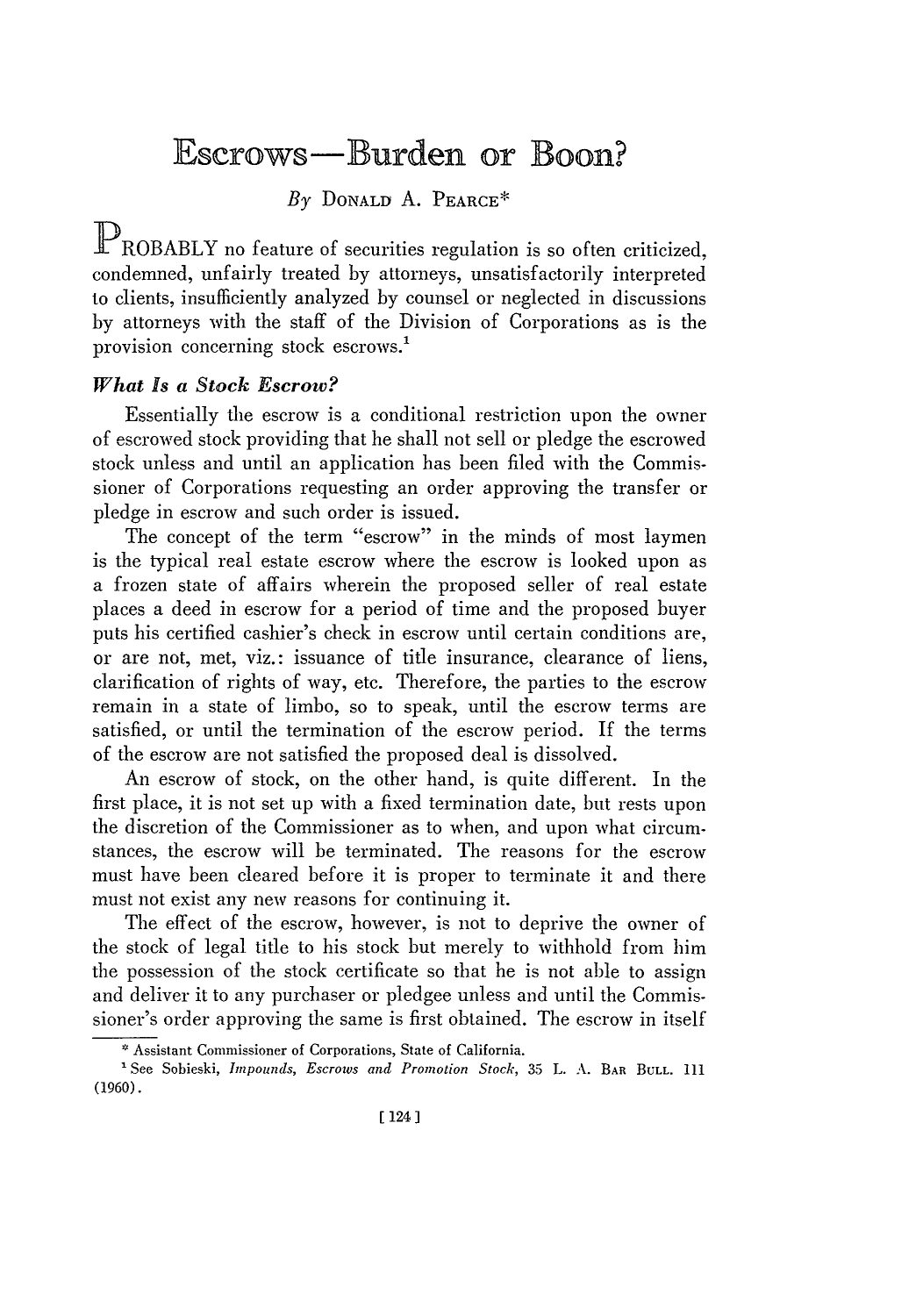does not interfere with other rights of the owner of the stock. He keeps the right to vote his stock, receive dividends, convey the stock, and otherwise exercise any of his rights beyond the limitation placed on transferring and pledging it.

#### *The Authority for an Escrow Condition*

Express authority is granted by the Legislature to the Commissioner of Corporations to impose an escrow condition in a permit. This is set forth in the Corporate Securities Law of the State of California, as follows: "The commissioner may impose conditions requiring the deposit in escrow of securities . . .and such other conditions as he deems reasonable and necessary or advisable for the protection of the public and the purchasers of securities."<sup>2</sup>

#### *Why Is Stock Required to Be Escrowed?*

The three most common reasons for escrows are: first, weak economic condition of the corporation; second, legal weaknesses in the stock structure of the corporation; and third, lack of confidence by the Commissioner in the reputation or integrity of the persons whose stock is required to be escrowed.3 Many laymen jump to the conclusion that the third reason is most often the basis for the imposition of an escrow condition; whereas in approximately 99 per cent of the cases the reason for imposing the escrow is the weak economic condition of the corporation, or some legal weakness in the stock structure of the corporation.

#### *Economic Reasons for Escrow*

If we start with the assumption that a share of stock of par value of \$100 should be issued for cash or tangible value equal to par value, and that the corporate business should have a demonstrated or demonstrable earnings record of 5 per cent on the par value and invested. capital, then the obvious conclusion is that if either or both of these economic factors is not established the stock should be escrowed until these standards are met. The earnings record should normally be proven for a period of from two to three years. In a new corporation the situation might be that it is an entirely new business, or perhaps the new corporation may be acquiring a going concern operated as an

<sup>2</sup>**CAL. CORP. CODE** § 25508. Power of the Commissioner of Corporations to impose an escrow condition was sustained in the case of Basalt Rock Co. Inc. v. MacMillan, **80** Cal. App. 147, 251 Pac. 322 (1926) and in Agnew v. Daugherty, 189 Cal. 446, 209 Pac. 34 (1922). See 15 **CAL.** O's. **ATT'Y GEN.** 317 (1950).

<sup>&#</sup>x27;See 10 **CAL.** Am. **CODE** § 407 for a listing of a number of reasons for escrowing securities, which are not the exclusive reasons, but the more common ones.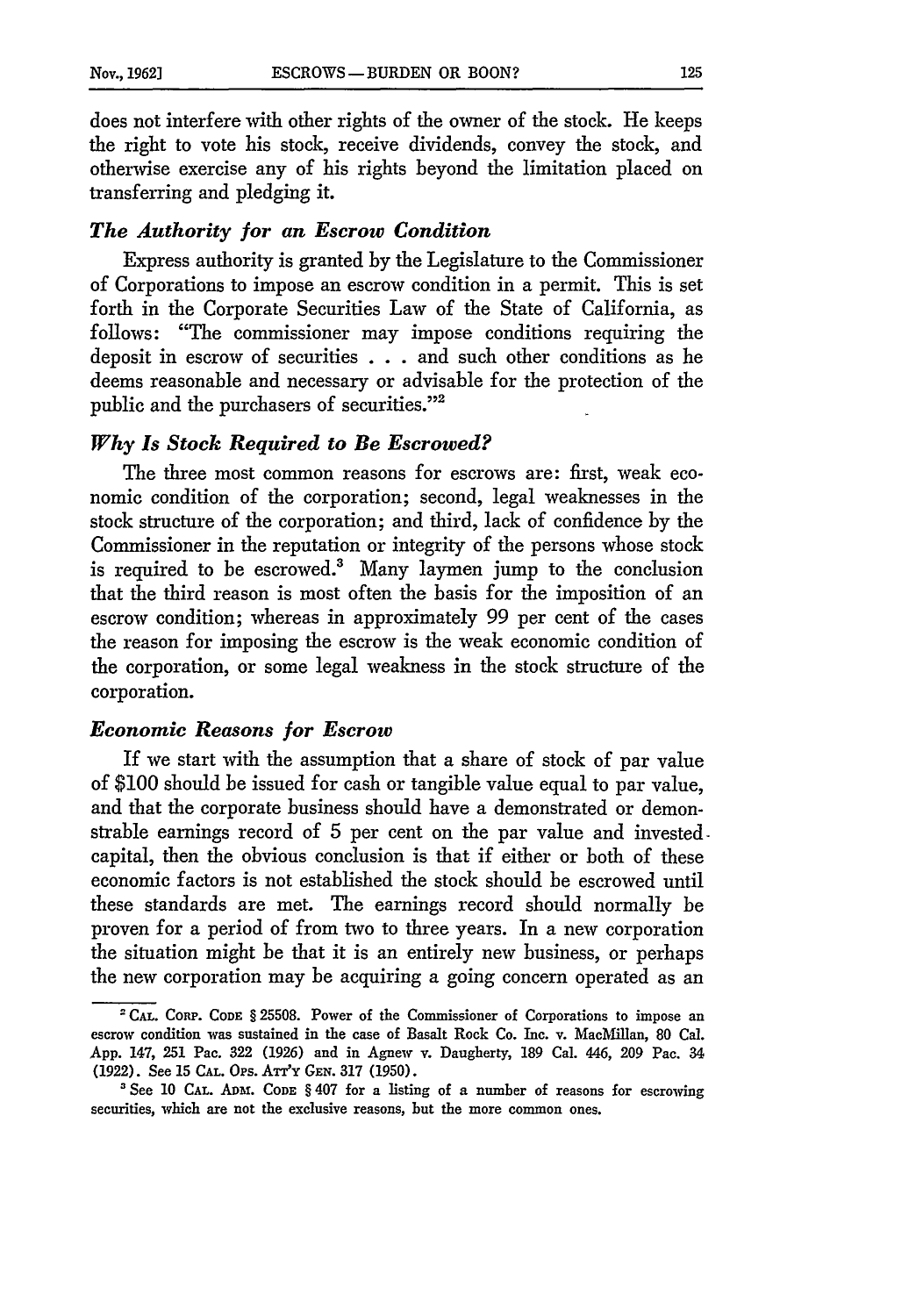individual proprietorship, a joint venture, a general or limited partnership or some other corporation.

In the case of acquisition of a going concern, it might not be possible for the acquiring corporation to obtain the asset and liability statement and three year's operating statement from the seller even though the earnings have been satisfactory. Of course, it is also possible that the earnings record has been unsatisfactory. Under either of these circumstances the applicant corporation is unable to establish these two economic bases and thus avoid an escrow. Therefore, counsel for applicant should foresee that an escrow condition will be imposed on the issue of stock. To save delay in choosing an escrow holder after the permit is received, and to enlighten the applicant in advance, the applicant should send the resolution selecting an escrow holder and the latter's consent to act as holder with the application for the permit. Then, the Commissioner's order approving the escrow holder may be issued concurrently with the issuance of the permit, thereby saving several days to a week or more which would otherwise be consumed if the applicant waited until after receipt of the permit to choose the escrow holder.

In many close corporations where only a few persons are interested in the ownership of the stock of the corporation, and they have no present intent to sell their stock, there is a needless waste of time and money in obtaining a certified audit, appraisal, title search and policy of title insurance, engineer's report, survey, maps, etc. If the proposed stockholders are willing to place their stock in escrow, even though it would be likely that the stock would not be escrowed were such audits, appraisals, reports, etc., obtained, it would be prudent and time-saving merely to request an escrow of stock. Even where it may be the desire of the stockholders to remove their stock from the escrow in the near future it would be wise to accept the escrow and then take steps to remove the escrow condition by furnishing the required certified audit, appraisal, engineer's report or other necessary information.

### *Legal Reasons for Escrow*

So-called legal reasons for imposing an escrow condition, as contrasted with the economic reasons, are matters such as the existence of a non-voting or inequitable voting class of stock and weak preferences in a two-class stock structure, such as non-cumulative dividends, nonparticipation in dividends beyond a fixed percentage, weak preferences on dissolution, redeemable but non-convertible stock, inequitable restrictions on transferability of stock such as too long a restriction (beyond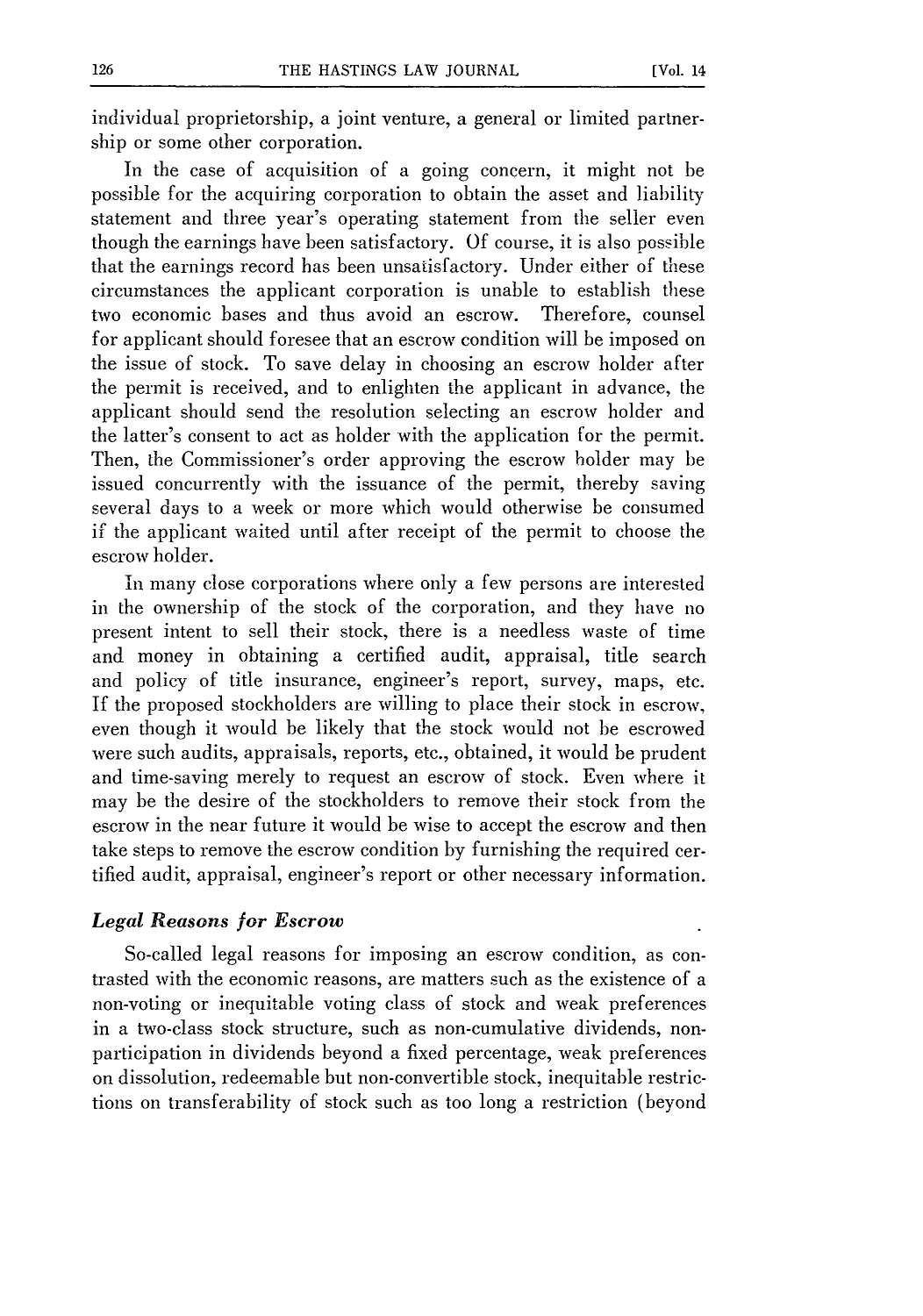30 days), and inequitable valuation of stock by fixing the price for resale to the corporation at original cost or at book value without considering good will.

So long as these deficiencies exist, stock escrowed for such reasons would be required to remain in escrow. If it is desired to terminate the escrow condition, the applicant corporation must amend the articles of incorporation to cure these legal deficiencies. This involves, of course, an exchange permit to call in the weak stock and issue the corrected stock in exchange therefor.

# *Escrow of Stock Where Issuee Is of Doubtful or Bad Business Reputation*

If there is a close corporation where one or more of the issuees of stock does not have the confidence of the Commissioner of Corporations as to his honesty and integrity, then the Commissioner may either deny the application and refuse to issue the permit or authorize the escrow of the stock. These cases of distrust run all the way from cases where the proposed issuee is an ex-convict, or a known confidence man, to cases involving minor violators of the law or persons with shady business reputations. In the more severe cases, perhaps the answer should be the denial of an application. On the other hand, there are cases of individuals who have transgressed the law but who appear to be rehabilitated. Should they and those who wish to associate with them as stockholders in a corporate venture be denied this privilege? In many instances it might be unjust to deny the permit; but on the other hand, such a person can hardly complain about being required to accept his stock subject to the escrow condition. At some future date, complete rehabilitation may convince the Commissioner that the escrow condition can then be removed. In the meantime, the fellow stockholders must be informed as to the reasons why the escrow condition has been imposed and must give their written consent to be associated with the questioned person to the Commissioner.

With public sales of stock the responsibility rests upon the Commissioner to deny a permit to issue stock to persons of questionable character and business reputation who might be controlling stockholders, managers, officers or directors of the corporation. It would not be proper to issue, even on a closed permit basis, an escrow of stock to a corporate entity which plans to carry on a "licensed" business as securities broker, investment counsel, finance corporation, escrow company, check seller, etc., if persons of doubtful trustworthiness are controlling stockholders, managers, officers, or directors.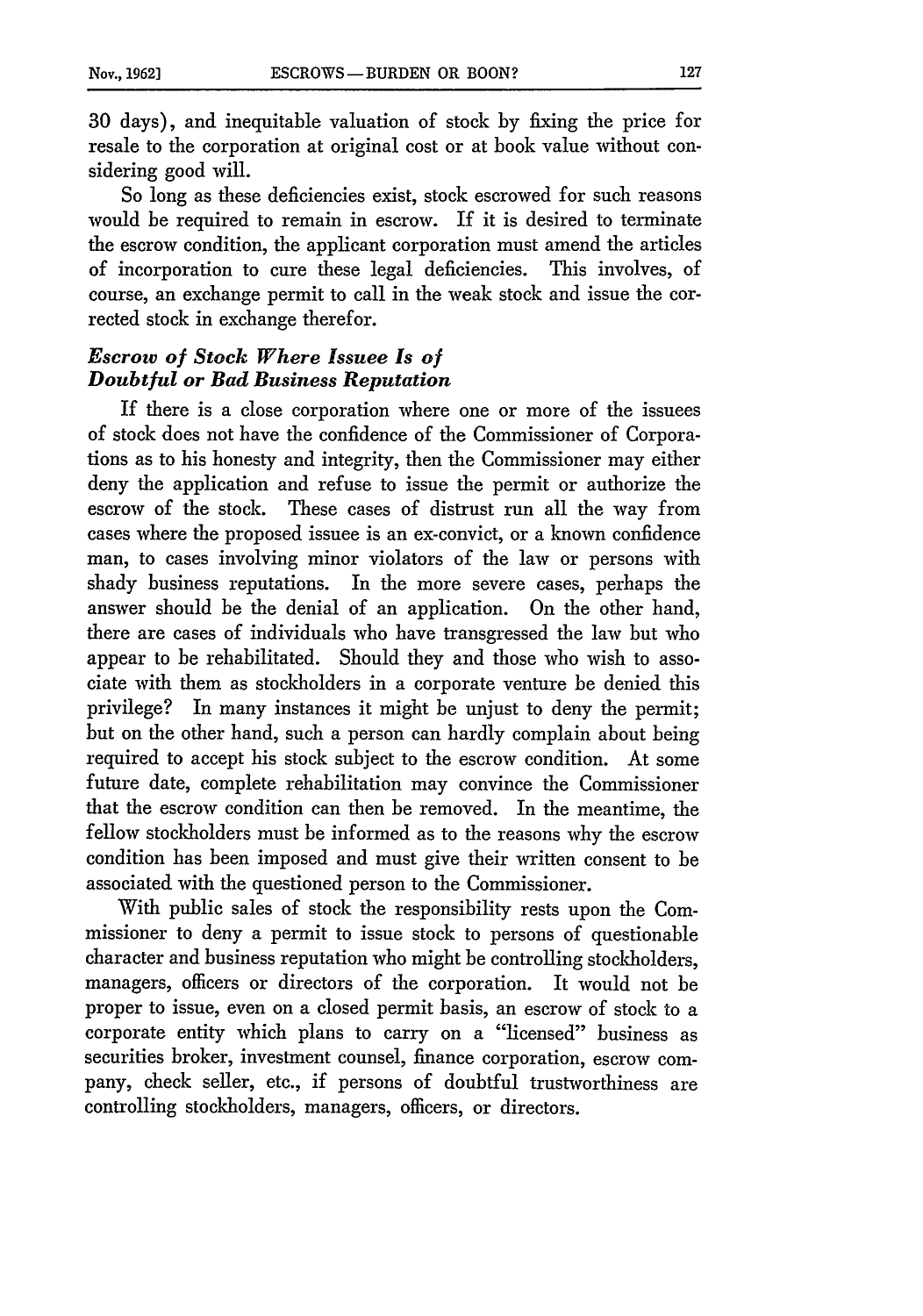#### *Other Reasons for Escrow*

In addition to the above reasons for imposition of an escrow condition in a permit, it sometimes is necessary to impose an escrow for some other reason. For example, a corporation may intend to sell stock to raise working capital. But if some of the larger shareholders were to sell their outstanding, personally-owned stock in competition with the corporation's stock selling campaign, such practice might defeat the ability of the corporation to raise the needed working capital. Therefore, an escrow of such personally-owned shares of stock might be advisable until the applicant corporation has completed its sale of stock. Competitive sale by insiders at lower prices than the permit allows could completely defeat the corporation's efforts to sell its issue of stock.<sup>4</sup>

When a corporation has been financially unsuccessful since the initial issue of stock, and the book value of its stock has declined to a price lower than par value or the original selling price, it might be advisable not only to recapture the stock into escrow, but also to impose waiver conditions on all, or a substantial portion, of the outstanding stock. This may be necessary to make a current sale of company issue of stock at par value fair, just and equitable. Otherwise, the stock to be currently sold would be inequitably diluted by the outstanding stock if there were no waiver of dividends, dissolution rights and voting shift imposed on a portion or all of the outstanding stock.

Whenever special circumstances exist which would indicate that it is doubtful whether new stock could be fairly sold by the company unless an escrow, or an escrow and waiver condition, were to be imposed upon all, or a portion, of the outstanding stock, there is a practical problem which should be carefully analyzed for presentation to the Division of Corporations. It is sometimes possible to recapture into escrow substantially all of the outstanding stock, but there may be instances where one or two stockholders may be traveling in a distant area, or stock is tied up in litigation, probate, bankruptcy, divorce proceedings, etc., or where the present address of a stockholder is unknown. A slight variance from the principle that all of the outstanding shares must be recaptured into escrow may be necessary under such unusual circumstances, and those circumstances should be made known to the Commissioner.

**<sup>&#</sup>x27; 10 CAL. ADM. CODE** § 407(g).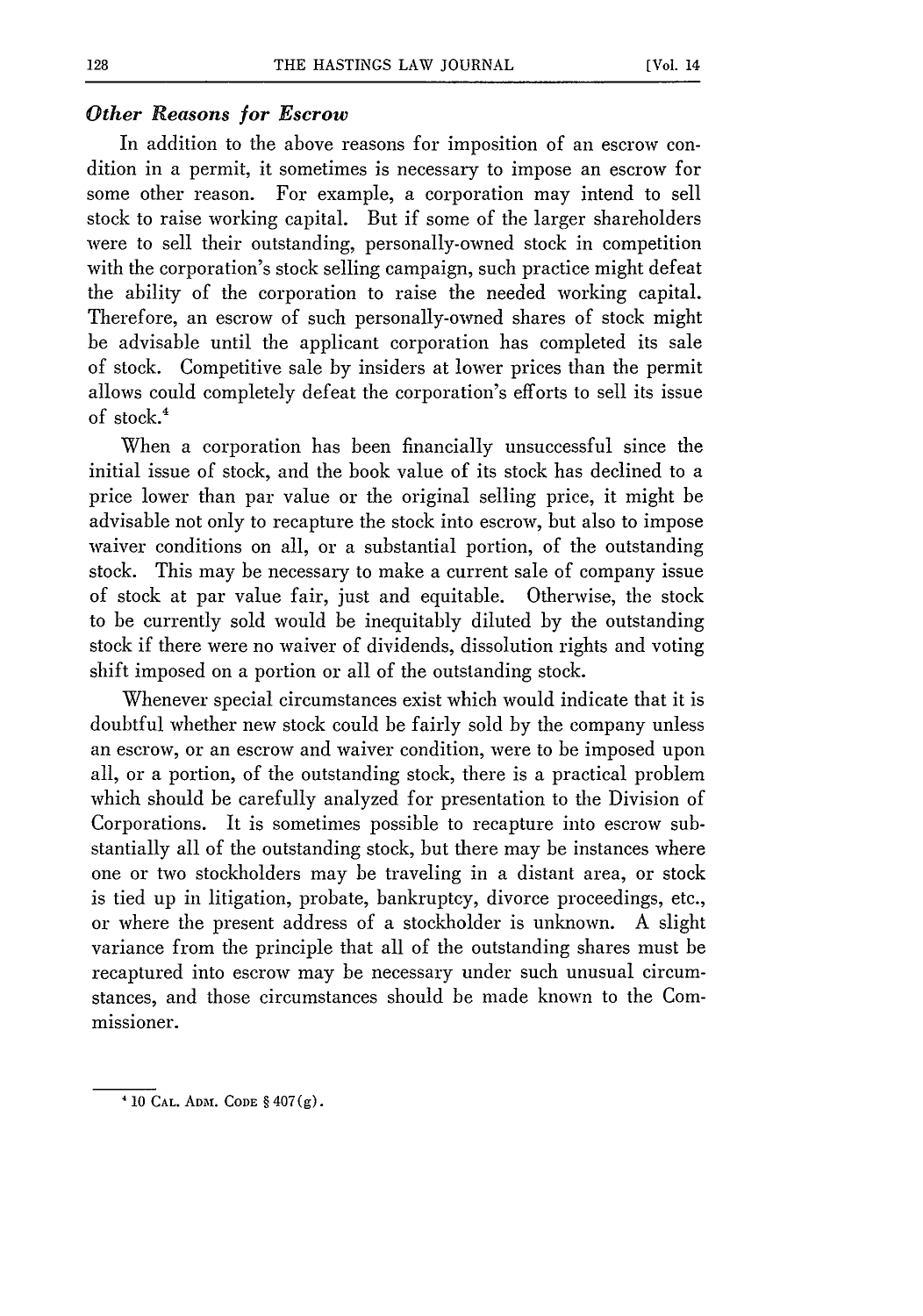# *Failure to Place Stock in Escrow*

Having gone over many of the ground rules as to why escrows are imposed, it might be well to observe what happens when it is discovered that someone, whose duty it was to place stock in escrow, through oversight, has neglected or failed to do so.

On a number of occasions a corporation's officers and/or its attorney have overlooked the requirement of applying for and obtaining an order from the Commissioner approving the appointment of the escrow holder. Where the stock certificates have actually been dated and issued within the time before which the issuance authority expressly expires, and where the certificates have in fact been held in the possession of the attorney selected as escrow holder, but whose selection has not been approved by formal order of the Commissioner through oversight, the applicant corporation should disclose such facts to the Commissioner and seek the formal order as of the current date. The Commissioner does not have the *nunc pro tunc* power to issue an order which is effective retroactively, but if the stock has been properly issued to the proper persons and for the proper consideration, so that all that is being sought is an order to enable the escrow holder to continue to act under a formal order in a manner in which he has been previously acting without an order, then it is deemed proper to follow this procedure.

So far as it is known, no one has challenged this practice, for no one is injured by the failure of completion of the physical escrowing of the shares, the legal escrow of which is later formally completed by issuance of the Commissioner's order. Of course, no legal transfers or pledges of these shares, required to have been escrowed, could have been legally effected prior to obtaining and complying with this required order. How any stockholder of either escrowed shares, or shares outstanding free of escrow requirement, could be injured by this procedure is hard to imagine. However, good faith calls for prompt steps to be taken to cure the defect of lack of formal order if the shares are held either by the applicant or by the intended escrow holder. Unfortunately, if there was no actual issuance of certificates and delivery to the intended escrow holder prior to the expiration of the issuance paragraph of the permit, it is necessary to apply for, and obtain, a new permit from the Commissioner, make payment of a new filing fee, and, thereafter, issue shares in conformity with the new permit.

Thirty days before expiration of the authority to issue stock, the Commissioner's office, as a matter of voluntary practice, notifies the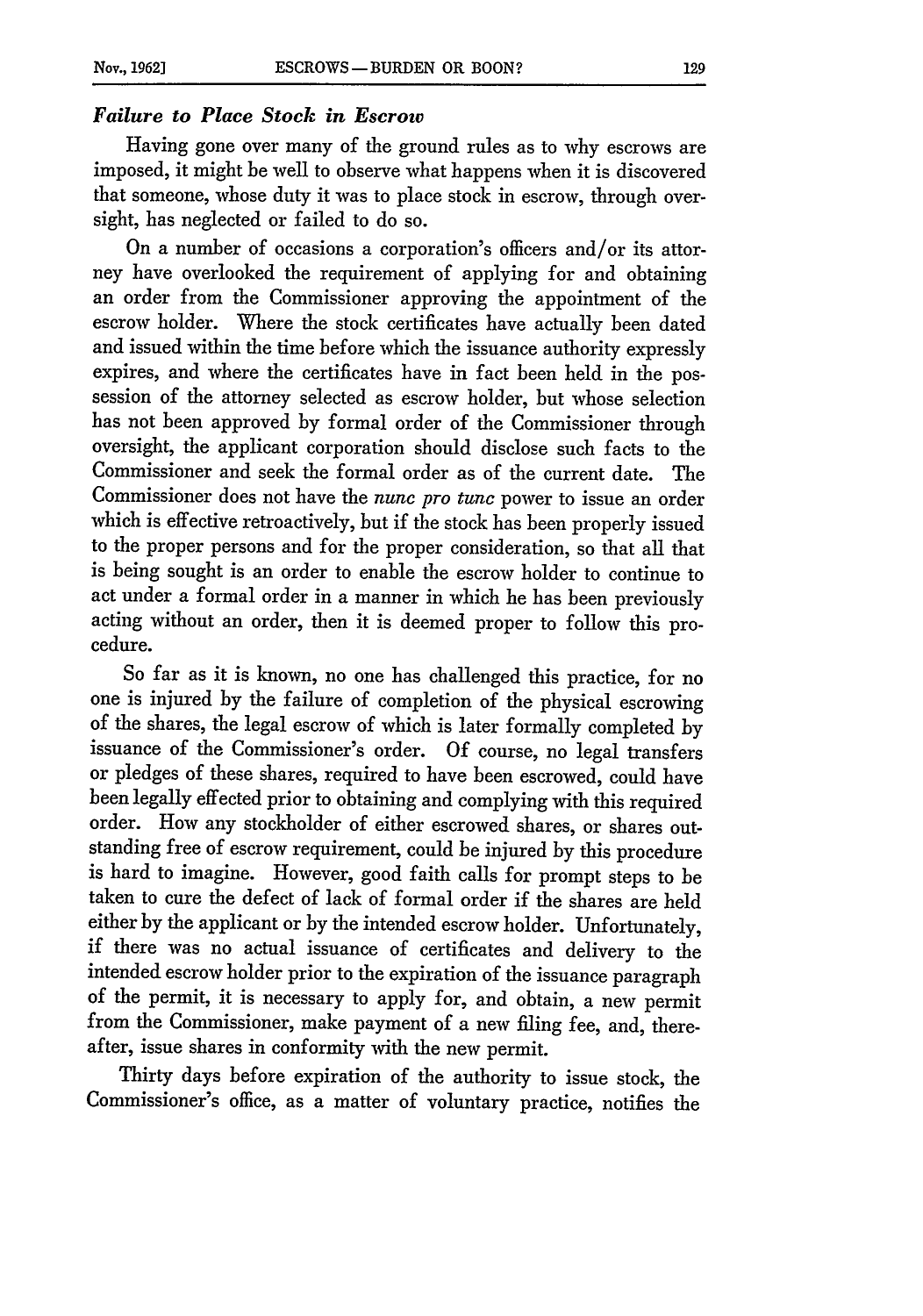applicant's attorney that such expiration is imminent. Such notice at this point of warning will often disclose that there was a failure to obtain the formal order approving an escrow holder. Prompt attention to this problem, within the thirty day period, is necessary in order to avoid the necessity of filing a new application or reissuing the shares in lieu of those which were void for failure to have complied with the permit.

#### *Transfers and Pledges of Escrowed Stock*

It is expressly provided in the escrow condition that no transfer or pledge of escrowed shares or of any interest therein may be made, or any consideration pass for such purpose, unless and until the Commissioner's formal order consenting to transfer in escrow or pledge in escrow is applied for and issued.

There may be exceptional cases where no transfer will be approved by the Commissioner even though the proposed transferor and proposed transferee are willing to accomplish such transfer. One example might be that where it is necessary to keep the promoter interested in the operation of the enterprise until a competent successor can be found to manage the business.

But assuming that there is no special reason why a transfer in escrow could not be approved by the Commissioner, the simple questions may be asked: who asks for the transfer, who pays the fee on filing the application for the order, and what showing should or need be made to obtain the order?

The application might be made by the applicant corporation, and/or the proposed transferor(s) and/or the proposed transferee(s). The application may be informally worded so long as the request is clear. The filing fee is \$10.00 per transferor regardless of the number of shares, the value, the consideration therefor, or the number of proposed transferees or pledgees? Whatever the reasons for the original escrow, such reasons should be discussed and an explanation given to satisfy the Commissioner that the original reason for the escrow no longer exists. Of course, it may be that new reasons have arisen during the escrow period which merit continuance of the escrow condition; if so, this will be called to the attention of the petitioners by the Division of Corporations.

**<sup>&#</sup>x27;** See **10 CAL. ADM. CODF §** 419 (application for permission to transfer securities in escrow) **; 10 CAL.** Anmi. **CODE §** 419.2 (consents to transfer in escrow) **; 10 CAL. ADM. CODE §** 420 (filing fee for application for authority to transfer securities **in** escrow).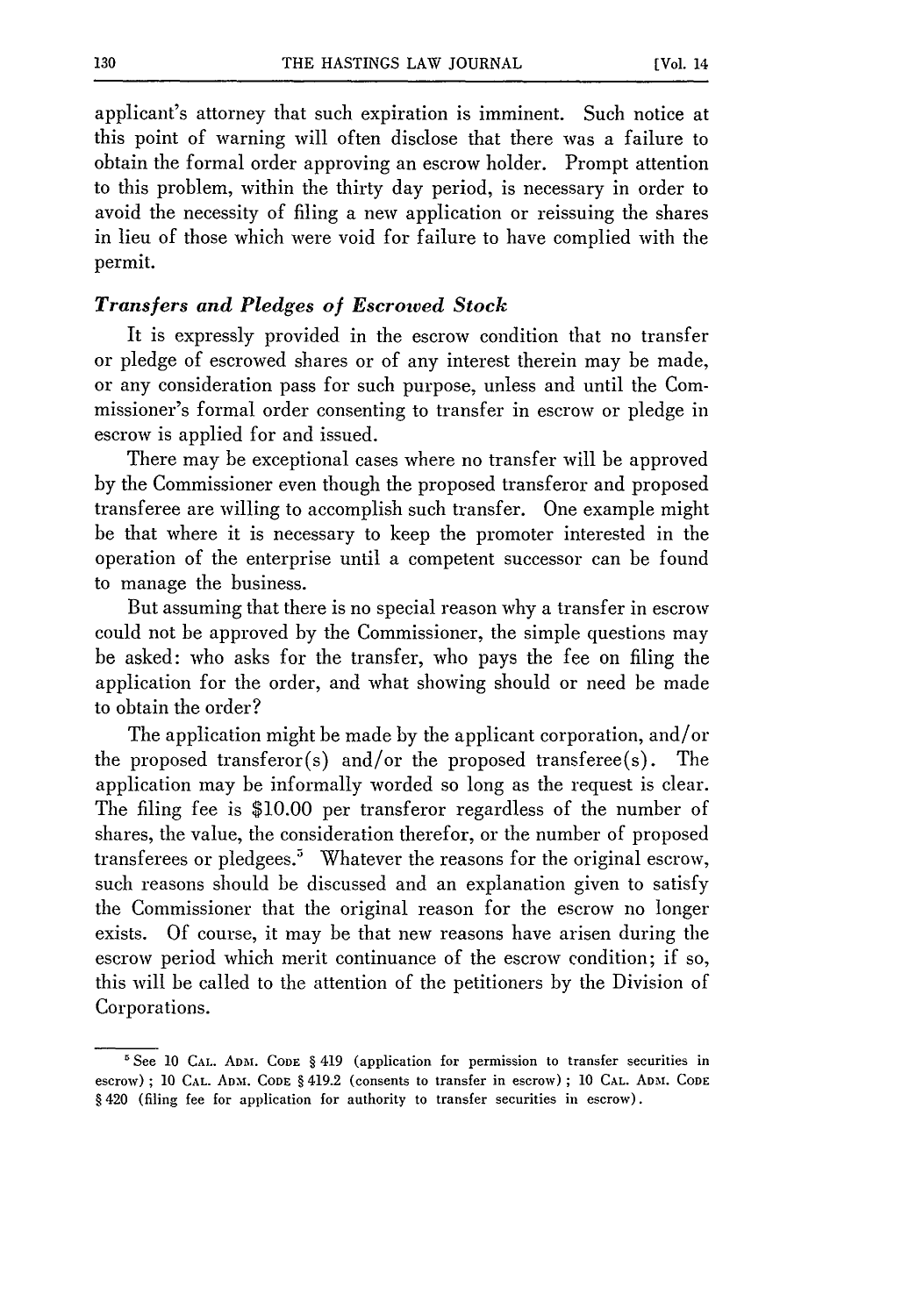Applications for permits consenting to transfer in escrow of royalty interests require additional showing as outlined in the California Administrative Code.<sup>6</sup> particular attention to which should be given in order not to delay handling of the application.

# *Escrowed Stock to Promoters*

A distinction should clearly be recognized between stock escrowed for economic weakness or legal deficiencies, even though the stock may have been paid for in cash at full par value, and stock escrowed because it is promotional stock or issued for intangible value or assets of doubtful worth. In the latter situation, not only may the stock be escrowed but there are often three additional conditions imposed upon the owners of such escrowed stock: a waiver of dividends until a  $5\%$ per annum cumulative dividend is paid on all other stock, a waiver of the right to participate in the distribution of capital assets on dissolution until the owners of all other stock have received back the purchase price of their stock and the 5% per annum cumulative dividends thereon, and a waiver of voting power when there is a failure to pay dividends in the aggregate at  $5\%$  per annum in an aggregate of two years on the selling price of all other stock.'

<sup>&</sup>lt;sup>6</sup> 10 CAL. ADM. CODE § 421.

Samples of Waiver Conditions: (a) *Dividend Waiver.* That none of the shares authorized **by** paragraph **..** hereof shall be sold or issued unless and until **...** (names) **.** . shall have executed an agreement in writing with applicant and filed a copy thereof with the Commissioner of Corporations, whereby (they) (he) shall waive for (themselves) (himself), (their) (his) successors, assigns, heirs, administrators and executors, as owner(s) of said shares, all right to receive any dividends thereon, (from whatever the sources), until all other shareholders shall have received cumulative dividends equal to five (5) per cent per share per annum; thereafter all outstanding shares of the applicant shall participate share and share alike in any additional dividends (provided any such dividends payable on shares issued under said issuance paragraph .... shall be payable only from earned surplus) paid in any year. The provisions of this condition shall apply until the Commissioner **by** order has released the shares issued under paragraph .... from escrow. (b) *Dissolution Waiver.* That none of the (securities) (shares) authorized by paragraph **....** hereof shall be sold or issued unless and until ....... (names) ....... shall have executed an agreement in writing with applicant and filed a copy thereof with the Commissioner of Corporations whereby (they) (he) shall waive for (themselves) (himself), (his) (their) successors, assigns, heirs, administrators and executors as owner(s) of said (securities) (shares) all right to participate in any distribution of assets of applicant, until the holders of all other (securities) (shares) shall have received the return of the full amount of the purchase price thereof, and any unpaid accumulated dividends thereon, after which all outstanding (securities) (shares) of the applicant shall participate share and share alike in any further distribution of assets. The provisions of this condition shall apply until the Commissioner **by** order has released the (securities) (shares) issued under paragraph **....** from escrow. **(c)** *Voting Switch Waiver.* That none of the shares authorized **by** paragraph **....** hereof shall be sold or issued unless and until **........** (names) **........** shall have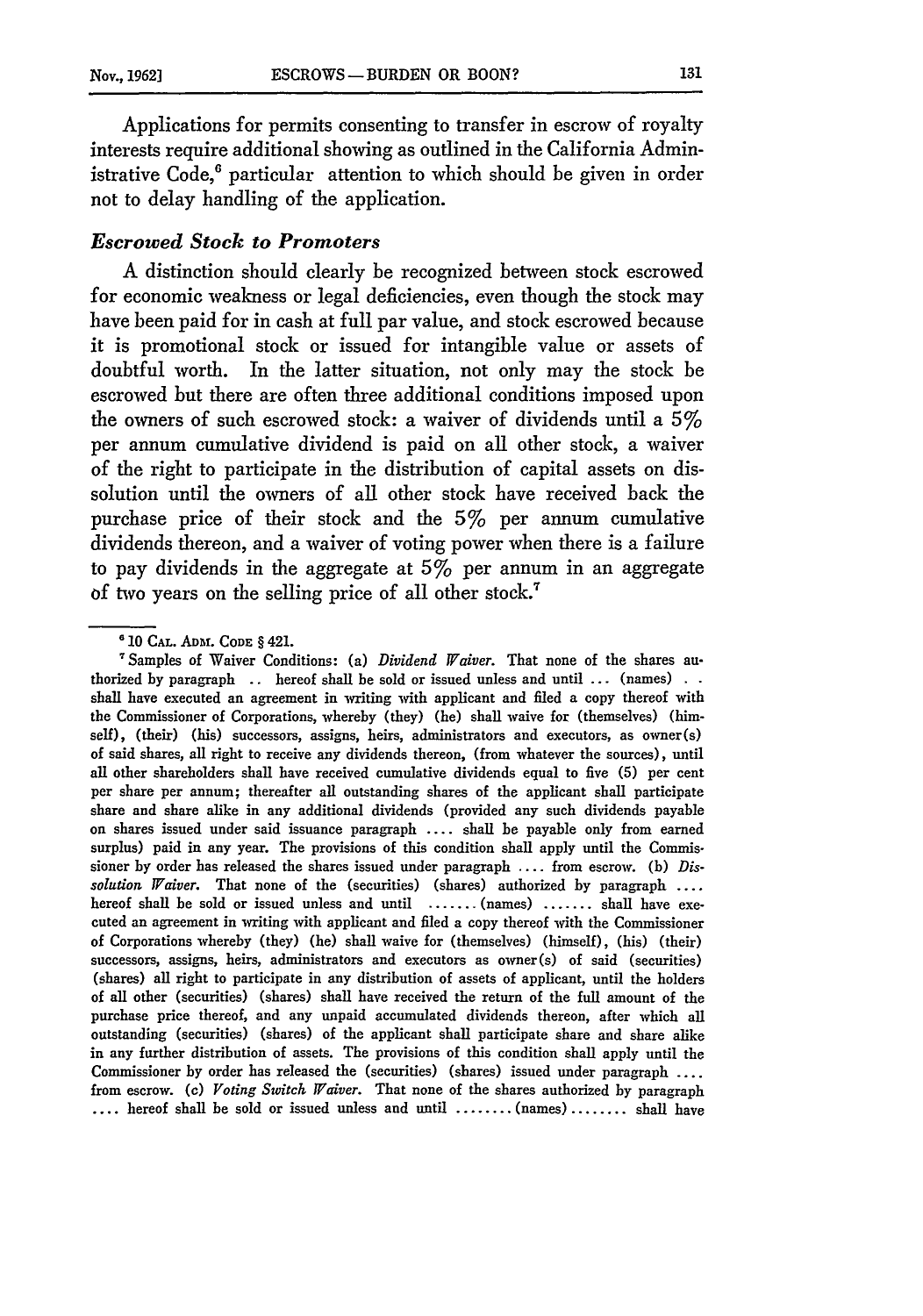These waiver conditions are usually imposed when there is a single class stock structure and it is deemed necessary to protect those stockholders who have paid cash or tangible assets for their stock against the dilution that would occur if such waiver conditions were not imposed on the promotion stock. These waiver conditions virtually make the promotion stock a subordinate stock and make that stock which was issued for cash and tangible assets a preferred stock. A big difference, however, exists in regard to preferred stock created in the articles of incorporation, in that the waiver conditions imposed on escrowed stock are usually extinguished automatically when the escrow on the stock is terminated; whereas, the preferences created in the articles of incorporation are permanently frozen in the stock structure unless the preferred stockholders can be persuaded to modify or eliminate the preferences.

#### *Transfer of a Promoter's Stock*

Much misunderstanding seems to exist over the transfer of promoter stock. In a great many small corporations the continuing interest of the promoter is fundamentally necessary. Otherwise there is no one to carry on the corporate business and the venture may stagnate and fail. The Commissioner may, therefore, question the motive of a promoter who attempts to dispose of a substantial portion of his stock. The incentive to build a value into the promotion stock, both as to book value and earnings, is an important factor, and when that motive disappears the corporation may well be on the road to failure. Thus, it can be expected that the Commissioner may not terminate an escrow if it would free the promoter to sell out his interest in the corporation. It can also be anticipated that the Commissioner would refuse to grant an order consenting to the transfer in escrow of a substantial portion of the promoter's stock, if this would result in the promoter no longer devoting his interest to making the corporation a success.

executed an agreement with applicant in writing and filed a copy thereof with the Commissioner of Corporations whereby they (he) shall agree for themselvs (himself) their (his) successors, assigns, heirs, administrators and executors as owners of said shares as a group that the holders of the other outstanding stock shall have irrevocable power of attorney to vote for and elect the Board of Directors upon a default in payment of dividends (cash, property or stock dividends) at the rate of five (5) per cent per annum on the selling price of such outstanding stock in an amount of two years' dividends other than from paid-in surplus arising through the sale of stock at a price in excess of par value, (or in case of no par stock because of allocation of any portion of the consideration from the sale of no par stock to paid-in surplus at said rate), so long as said shares authorized by the aforesaid paragraph are required to remain in escrow.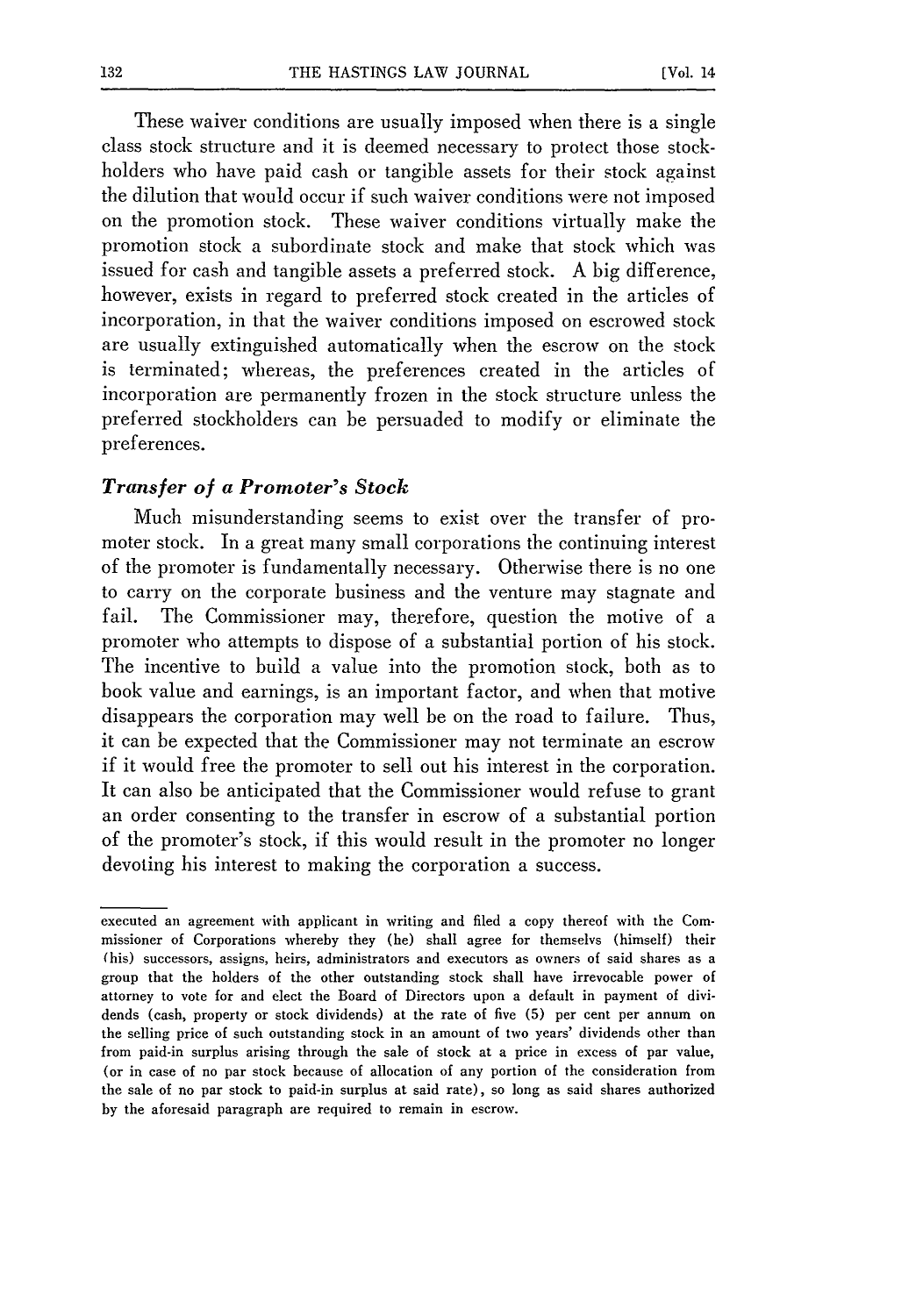#### *Family Escrow*

In a closed corporation where the principal shareholders are members of one or two families, it is often the intent of senior members of the family to give their stock to junior members of the family periodically, as birthday and anniversary gifts, and thus, gradually, to diminish their estates prior to death. In those cases where such stock remains in escrow it is time consuming, costly, and embarrassing to have to file an application for a Commissioner's order approving these transfers. It takes away the pleasurable surprise of the gift, costs \$10.00 per transferor each time a gift is made, and appears to be a useless requirement to have to obtain the written consent of the donee as a prerequisite to issuance of an order allowing the transfer in escrow. Therefore, the Commissioner, at request of counsel for the applicant, can insert a special family escrow condition in the permit which enables the escrow holder to accept transfers in escrow from one member of the family to another merely upon the escrow holder's satisfaction that the transfer is within the family. It is expected that counsel will not abuse this privilege but will confine requests for this special type of escrow to bona fide family corporations.

# *Transfers in Escrow Pursuant to Judicial Decree, Etc.*

Where escrowed stock is sold pursuant to any judicial order such as a sale by an executor, administrator or guardian, or at a sale by a receiver or trustee in insolvency or bankruptcy, such transaction is exempted from the Corporate Securities Law.<sup>8</sup> However, when requested, the Commissioner will issue an order consenting to the transfer in escrow pursuant to such judicial decree, executor's sale, etc., and no fee is charged for such order.

#### *Release of Stock From Escrow for Cancellation9*

There are a number of situations wherein escrowed stock is to be reacquired by the issuing corporation. For example, escrowed shares may be donated by the owner to the corporation; the stock may be cancelled in payment of a debt owed by the owner to the corporation;

**<sup>&#</sup>x27;CAL. CoRP. CODE** § 25150.

<sup>&</sup>lt;sup>0</sup> 10 CAL. ADM. CODE § 419.1: "Release of Securities from Escrow for Cancellation. An order releasing securities from escrow for cancellation may be issued: (a) Upon the written request of the person or persons in whose name the securities are issued. **(b)** Upon satisfactory proof that the issuer has been dissolved. (c) Upon the written request of the issuer of the securities, setting forth circumstances deemed by the commissioner to be sufficient. **(d)** Upon motion of the commissioner."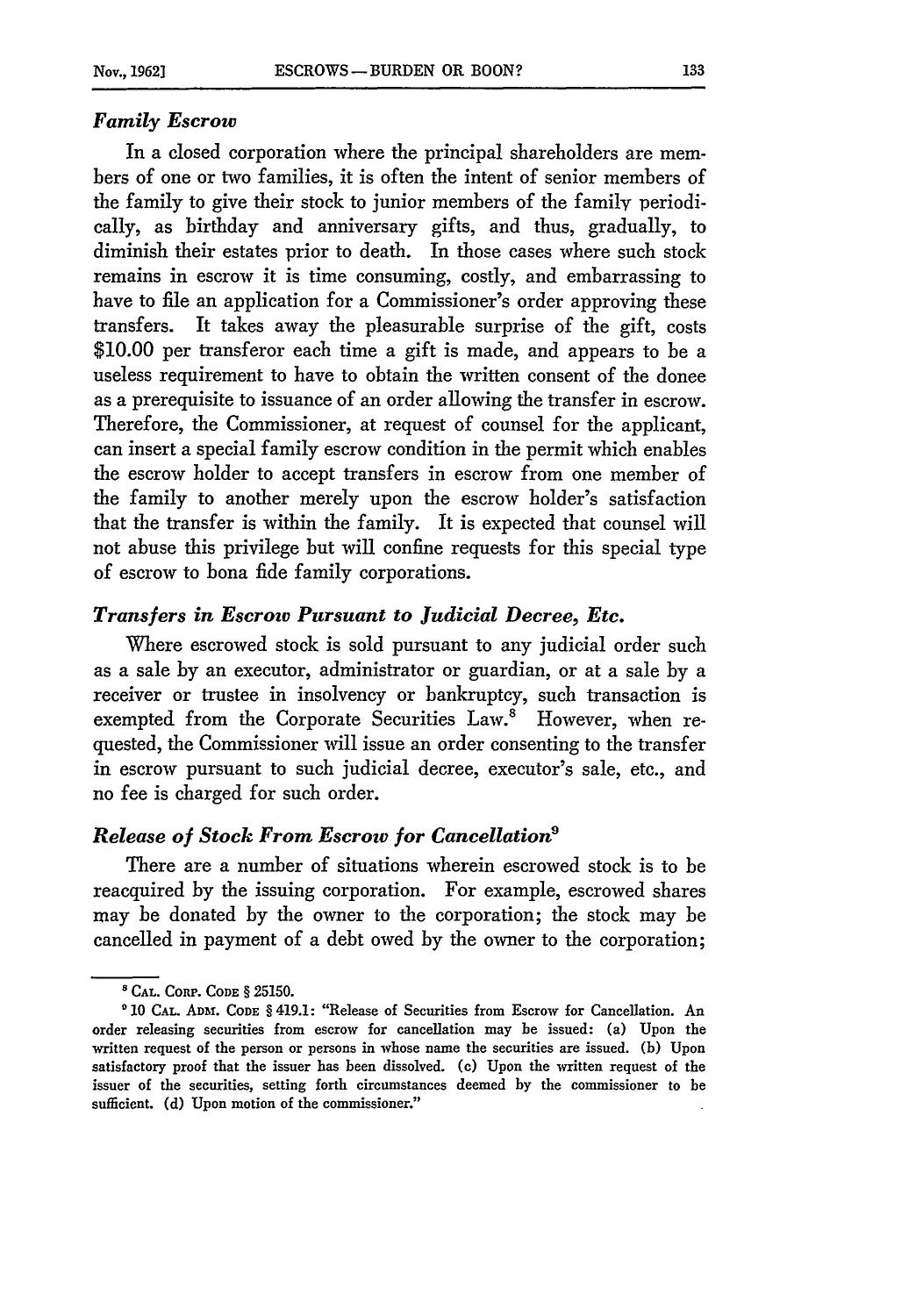the stock may be reacquired for non-payment of assessment, or reacquired by conversion or exchange in reorganization of stock structure, by stock split, or by repurchase to create a reduction in surplus; or as part of a merger or consolidation plan, or partial liquidation. In all these cases where there is to be a cancellation of the stock there should be filed an application for an order consenting to release of shares for cancellation. There is no fee for such order.

# *Termination of Escrow*

The ultimate goal of the majority of owners of escrowed stock is to obtain a release of their shares from escrow.<sup>10</sup> This is quite important as to promotion shares in escrow because, not only is it desirable to lift the restriction against the transferring of the stock, but it is also desirable to lift the three waiver conditions imposed on escrowed promotion shares.<sup>11</sup> The lifting of the escrow by express wording of the conditions of the permit will lift the waiver conditions. Therefore, pursuant to the amendment to the permit eliminating the escrow condition, the Commissioner will concurrently issue an order to the escrow holder instructing him to deliver the escrowed stock certificates to the owners of such stock. There is a fee for amendment to the permit to eliminate the escrow condition, but no fee for the order releasing shares from escrow. The escrow holder may, or may not, keep pos-

<sup>-</sup>**0 10 CAL. ADM. CODE** § 412: "Release of Securities Held in Escrow. To obtain the release of securities held in escrow, an application shall be filed with the commissioner requesting an amendment to the permit to eliminate the escrow condition therefrom and thereby authorize said release." 10 **CAL.** ADM. **CODE** § 414: "Application for Release of Securities From Escrow. The application shall set forth: (a) The name and address of the issuer; (b) The name of the owner or owners of the securities in escrow; (c) The name of the escrow holder of the securities; (d) The reasons justifying termination of the escrow; (e) Financial information as set forth in Article 10 of these rules." 10 **CAL. ADM. CODE** § 415: "Statements to Be Filed With Application. Financial and profit and loss statements, prepared as outlined in these rules, shal **be** filed with the application for release." 10 **CAL. ADM. CODE** § 416: "Appraisal, When. An appraisal made by a duly approved appraiser (in accordance with these rules) is required to be filed when the securities have been escrowed by reason of unsupported values, except where the showing is otherwise deemed adequate by the commissioner." 10 **CAL. ADM. CODE** § 417: "Release of Securities From Escrow. Based upon the application and exhibits, the examination of the commissioner shall be for the purpose of determining whether or not a release of the securities from escrow would be fair, just and equitable, a disposal thereof might work a fraud on any purchaser or other party concerned, and whether the reason for the escrow condition no longer exists."

**<sup>&</sup>quot;** 10 **CAL. ADM. CODE** § 418: "Release of Promotional Securities From Escrow. Ordinarily, securities issued as promotion may be considered for release from escrow when conditions, if any, contained in the permit authorizing the issue with respect to the payment of dividends have been complied with and an earning record satisfactory to the commissioner has been shown for the three-year period immediately preceding the filing of the application."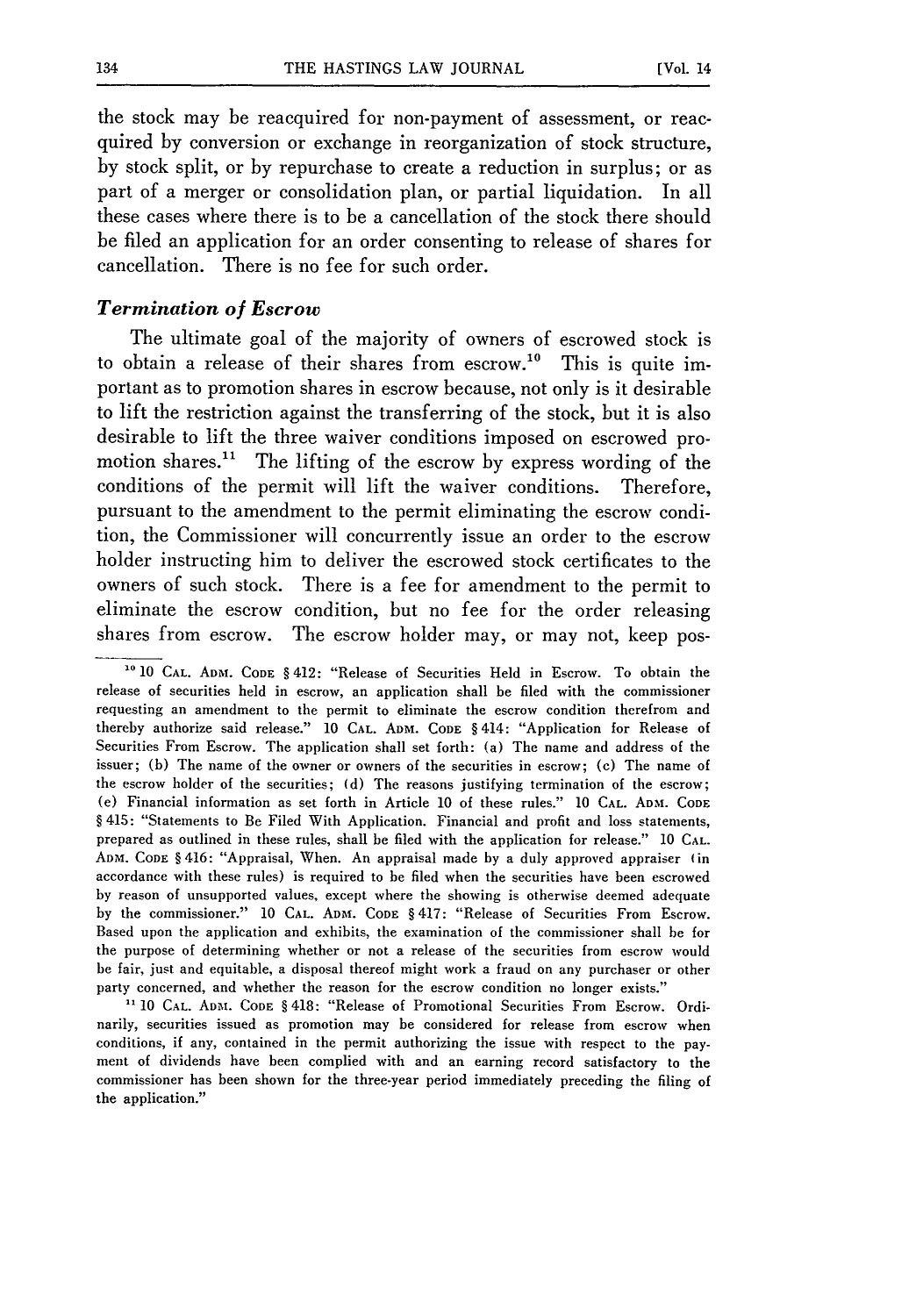session of the stock certificate records of the corporation; but he must keep possession of escrowed stock certificates and return cancelled certificates to the corporate stock sale record book when transfers, pledges and releases from escrow, for cancellation, are made. The escrow holder sends receipts to the owner of the stock, advising that the recipient is not to sell or pledge the escrowed stock, or any interest therein, without having first obtained a formal order from the Commissioner authorizing such sale or pledge of escrowed stock. The prohibition against selling any interest in escrowed stock means that the owner cannot sell an option on his escrowed stock unless an order of the Commissioner is first obtained.

The Commissioner's rules and regulations<sup>12</sup> provide that an order releasing shares from escrow, for cancellation, may be issued upon a written request by the person(s) in whose name the securities are issued which sets forth such circumstances as are deemed by the Commissioner to be sufficient. The many and varied reasons why shares may have been escrowed in the first place are the basis for the rule in the California Administrative Code<sup>13</sup> which states that, ordinarily, escrowed securities may be considered for release from escrow when: (a) the reason for the escrow condition is no longer applicable, and (b) no other circumstances have arisen which would, in the opinion of the Commissioner, warrant a continuance of the escrow. Counsel should inquire of the Division of Corporations whether their file indicates just what the reasons were for imposition of the escrow. Normally, the deputy will have advised counsel for the applicant by the transmittal letter accompanying the permit, as to what the reasons for imposition of the escrow were, or counsel may have orally discussed the matter of escrow with the deputy who handled the permit application. However, change of counsel or lack of records have sometimes left doubt as to why the escrow was imposed in the first instance. Whatever the reason may have been for the escrow, it is important to show that the particular reason no longer applies. If counsel suspects that some other reason for escrow may still be deemed to exist, that issue should also be covered in the petition for termination of the escrow. Still, there may be reasons, which are unknown to counsel, which are brought up upon processing of the application for termination of escrow.

**<sup>2 10</sup> CAL. ADM. CODE** § 419.1.

**<sup>&</sup>quot;** 10 **CAL.** ADM. **CODE** § 418.1.